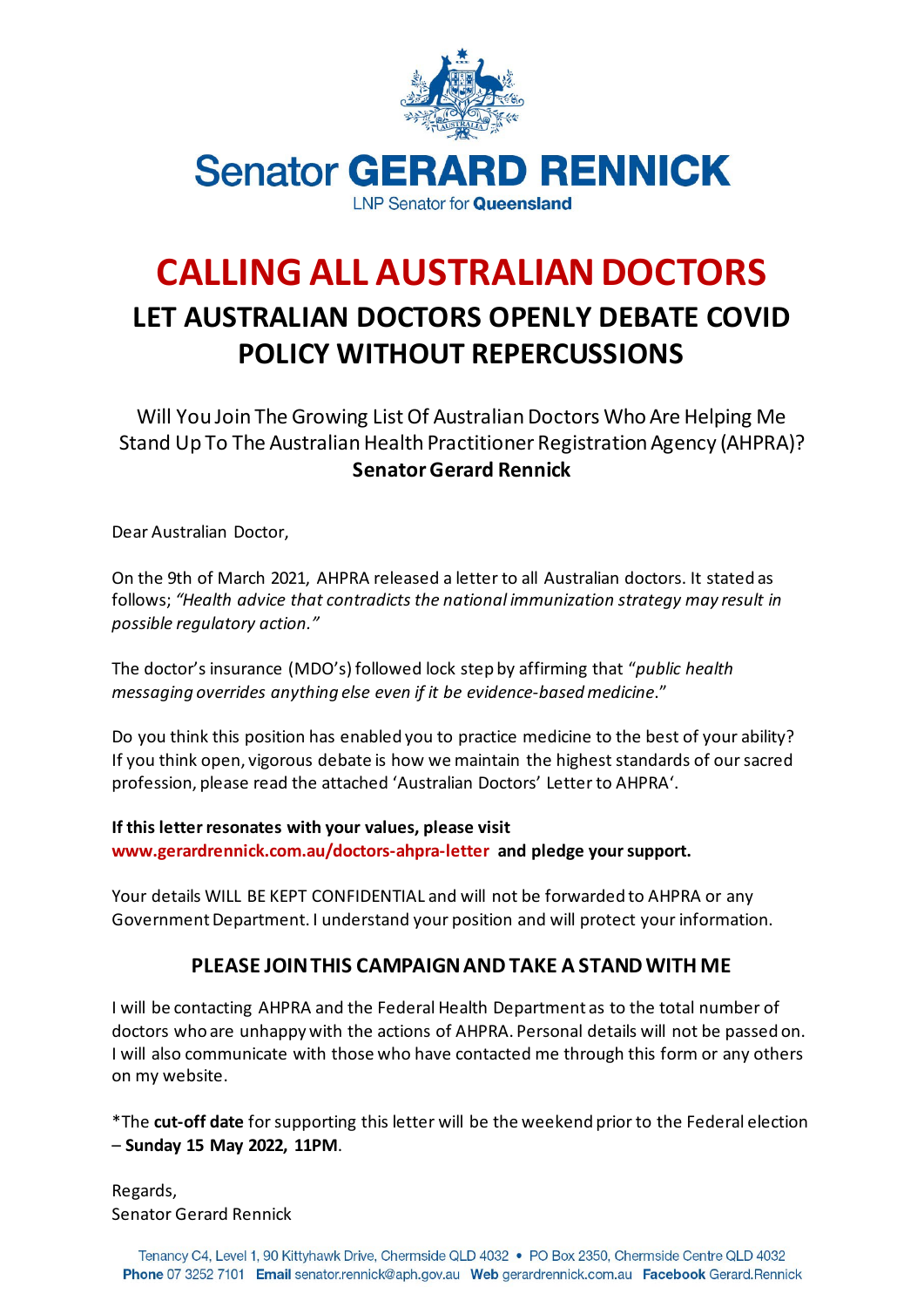### **Australian Doctors' Letter To AHPRA**

**www.gerardrennick.com.au/doctors-ahpra-letter**

To the Australian Health Practitioner Regulation Agency (AHPRA).

We note that AHPRA is an incorporated entity acting as a Government agency responsible for implementing the National Registration and Accreditation Scheme across Australia. Through AHPRA's Covid Position Statement dated the 9<sup>th</sup> of March 2021 AHPRA issued Gag orders to all AHPRA regulated Health Practitioners threatening regulatory action for the "promotion of anti-vaccination statements or health advice which contradicts the best available scientific evidence **or**seeks to actively undermine the national immunisation campaign". AHPRA has taken action based on these gag orders by suspending a number of courageous practitioners who have provided evidence-based challengesto the "health messaging" as well as for providing exemptions to vaccination to their patients based on evidence based medical contraindications.

We note AHPRA has expressly stated that it is not APHRA's role to evaluate scientific validity of the Health Practitioners statements or the exemptions but only **that the statements and/or exemptions are contrary to the public health orders.** To reiterate AHPRA's position is that "public health messaging" is more important than scientific evidence, informed consent based on evidence-basedmaterial, the primacy of the doctor patient relationship and the health and wellbeing of medically contraindicated Australians.

As a result of AHPRA's position a large numberof Health Practitioners have been scapegoated through suspensions that denied them their legal right to procedural fairness, thousands of Health Practitioners have been coerced into denying informed consent to their patients but even more disturbing is that thousands of Australians have been killed, disabled and seriously injured by these vaccines including many who were medically contraindicated but unable to obtain exemptions due to the method of execution of AHPRA's non-evidenced based policy decisions. Government policies that feign ignorance of these facts is no excuse.

**WE DEMAND THAT AHPRA IMMEDIATELY REMOVE ITS GAG ORDER ON HEALTH PRACTITIONERS WHO WISH TO EXPRESS THEIR PROFESSIONAL OPINIONS AND OBSERVATIONS AND REMOVE THE SUSPENSIONS ON THOSE HEALTH PRACTITIONERS WHO EXERCISED THEIR LEGAL RIGHTS AND OBLIGATION TO THE AUSTRALIAN PUBLIC TO EXPRESS THEIR PROFESSIONAL OPINIONS.**

In making this demand we draw your attention to the following points:

- 1. AHPRA does not have any legal or regulatory authority to make gag orders. Gag orders may only be issued by Judicial authority or in limited cases by the contractual employer/employee relationship. As clearly stated by the Honourable Justice A. Pazaratz of the Canadian Superior Court – Government Covid policies at law are not above scrutiny or evidence based challenges*. [CITATION:](http://intra.judicialsecurity.jus.gov.on.ca/NeutralCitation/) J.N. v. C.G., 2022 ONSC 1198.* Accordingly, the unapologetic attempt by AHPRA to hide behind Government policy and use that policy to regulate Health Practitioners is in violation of the rule of law and procedural fairness.
- 2. Specifically, AHPRA has no authority to gag medical professionals from discussing vaccine risks and injuries and providing exemptions in relation to the Covid-19